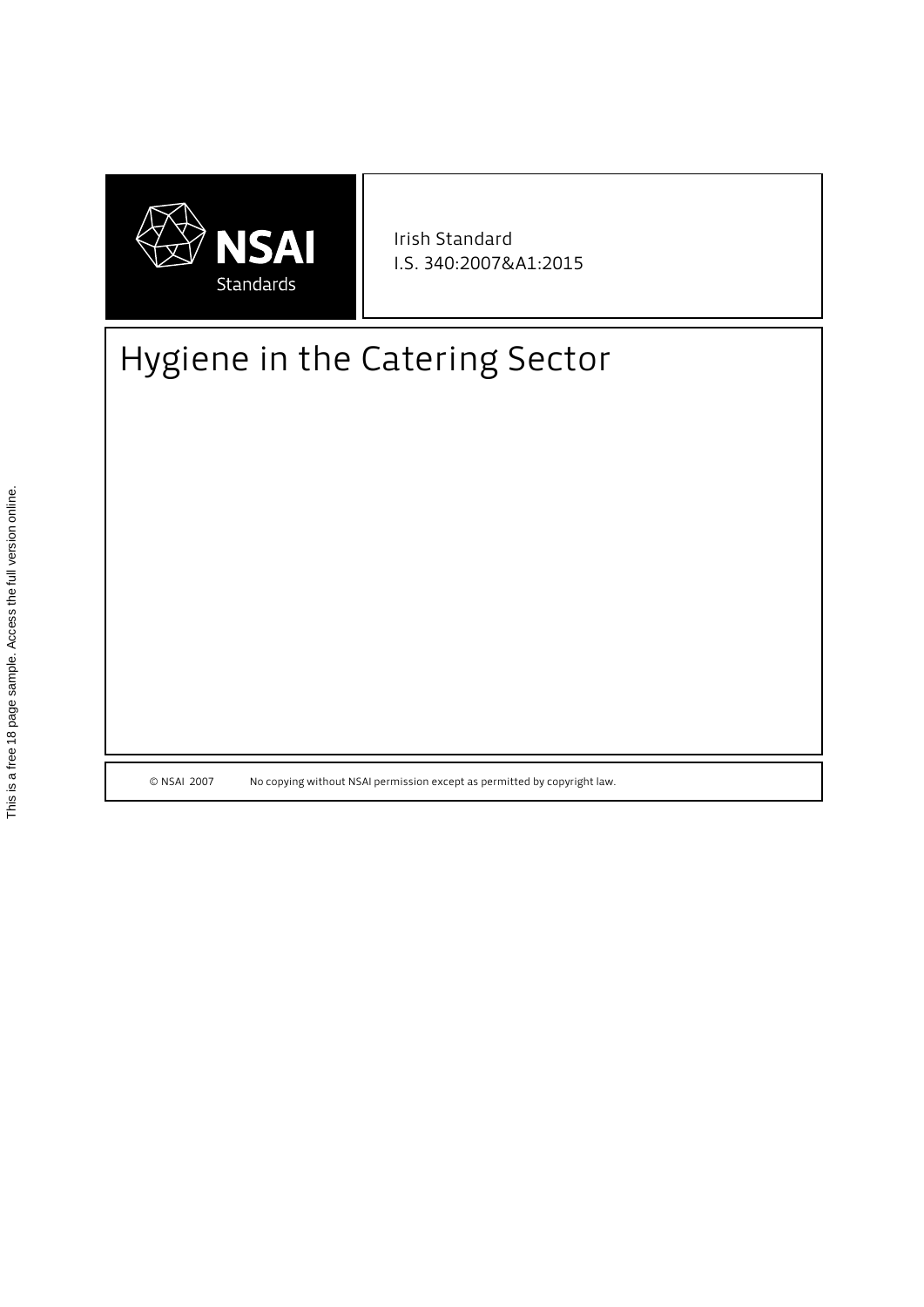# I.S. 340:2007&A1:2015

Incorporating amendments/corrigenda issued since publication: I.S. 340:2007/AC1:2008 I.S. 340:2007/A1:2015

#### The National Standards Authority of Ireland (NSAI) produces the following categories of formal documents:

I.S. xxx: Irish Standard – national specification based on the consensus of an expert panel and subject to public consultation.

S.R. xxx: Standard Recommendation - recommendation based on the consensus of an expert panel and subject to public consultation.

SWiFT xxx: A rapidly developed recommendatory document based on the consensus of the participants of an NSAI workshop.

This document replaces/revises/consolidates the NSAI adoption of the document(s) indicated on the CEN/CENELEC cover/Foreword and the following National document(s):

NOTE: The date of any NSAI previous adoption may not match the date of its original CEN/CENELEC document.

| This document is based on:<br>I.S. 340:2007<br>I.S. 340:1994                                                 | Published:<br>29 June, 2007<br>26 July, 1994                               |                                                                   |                       |
|--------------------------------------------------------------------------------------------------------------|----------------------------------------------------------------------------|-------------------------------------------------------------------|-----------------------|
| This document was published<br>under the authority of the NSAI<br>and comes into effect on:<br>29 June, 2007 |                                                                            |                                                                   | ICS number:<br>67.020 |
| <b>NSAI</b><br>1 Swift Square,<br>Northwood, Santry<br>Dublin 9                                              | T +353 1 807 3800<br>F +353 1 807 3838<br>E standards@nsai.ie<br>W NSAI.ie | Sales:<br>T +353 1 857 6730<br>F +353 1857 6729<br>W standards.je |                       |
| Údarás um Chaighdeáin Náisiúnta na hÉireann                                                                  |                                                                            |                                                                   |                       |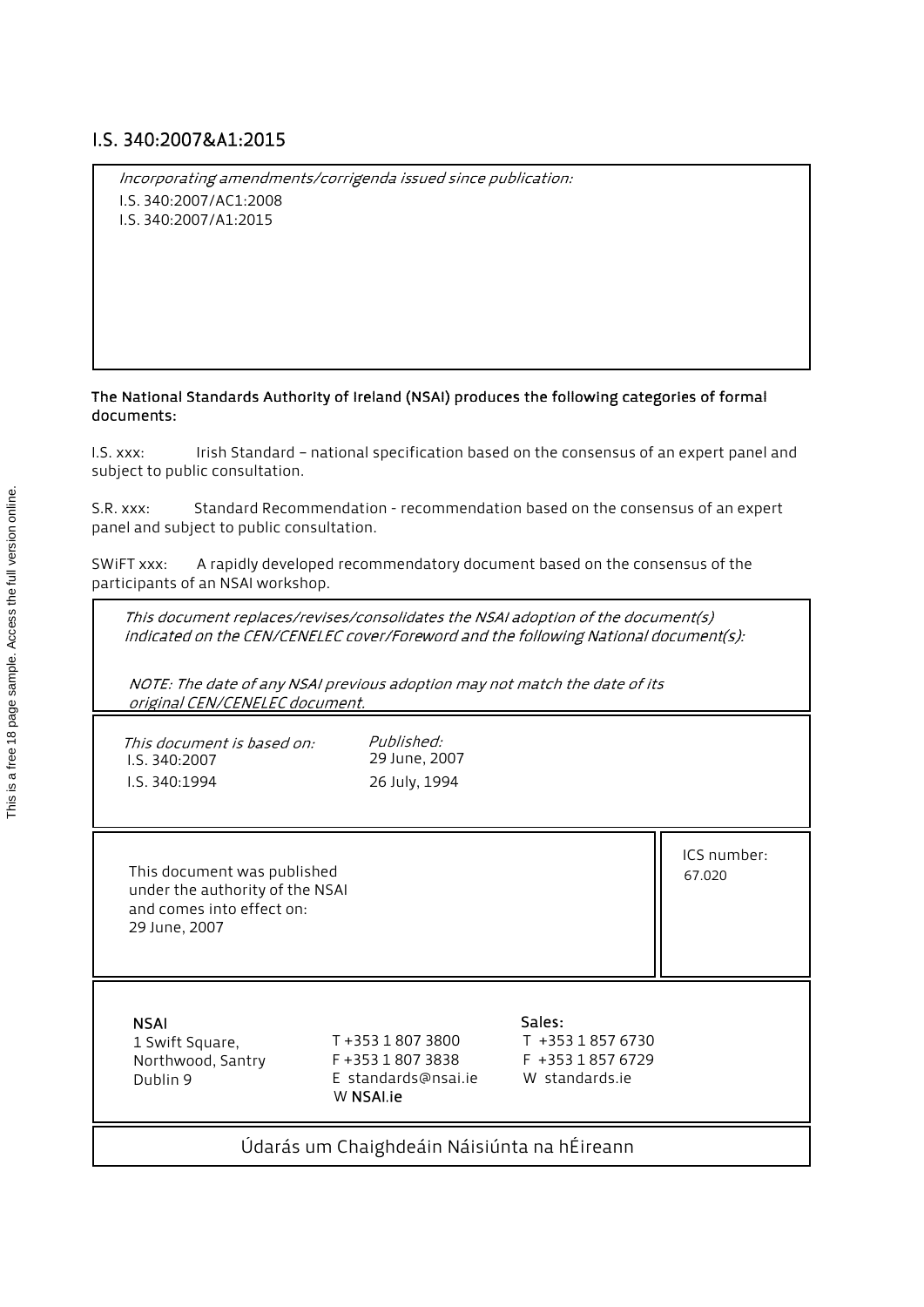# This is a free 18 page sample. Access the full version online. This is a free 18 page sample. Access the full version online.

# **AMENDMENT**

No. 1: 2015

OF

# STANDARD SPECIFICATION (HYGIENE IN THE CATERING SECTOR)

DECLARATION, 2007

IRISH STANDARD 340: 2007

\_\_\_\_\_\_\_\_\_\_\_\_\_\_\_\_\_\_\_\_\_\_\_\_\_\_\_\_

NSAI in exercise of the power conferred by Section 16 (5) of the National Standards Authority of Ireland Act, 1996 (No. 28 of 1996) and with the consent of the Minister for Jobs, Enterprise and Innovation, hereby declares as follows:

- 1. This instrument may be cited as the Standard Specification (Hygiene in the Catering Sector) Declaration, 2007 (Amendment) No. 1: 2015.
- 2. Irish Standard 340:2007 set out in the Schedule to the Standard Specification (Hygiene in the Catering Sector) Declaration, 2007 is hereby amended as indicated in the Schedule hereto.

\_\_\_\_\_\_\_\_\_\_\_\_\_\_\_\_\_\_\_\_\_\_\_\_\_\_\_\_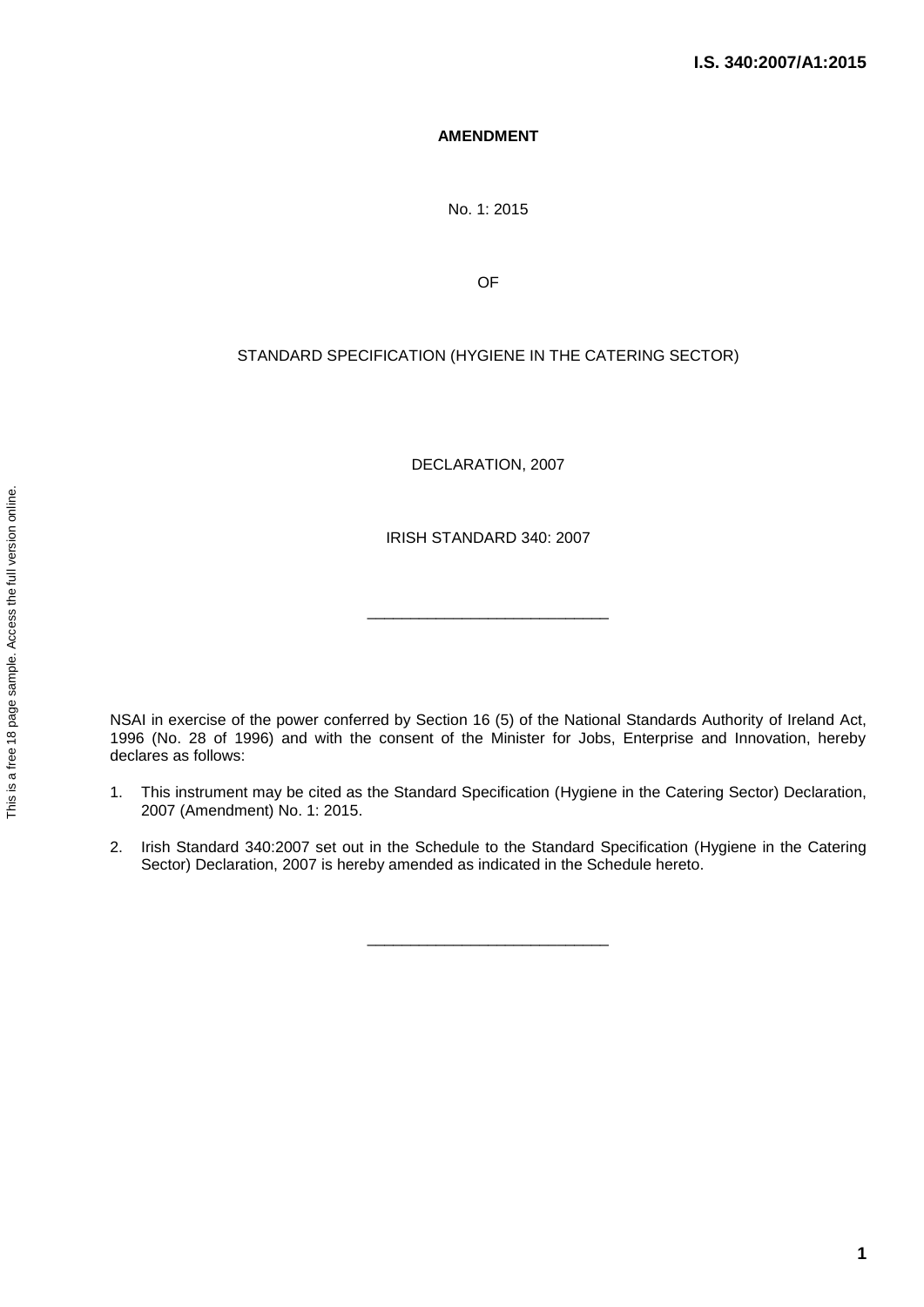# **Foreword**

This amendment to I.S. 340:2007 was prepared by a Technical Working Group of the Food Industry Standards Committee and amends the labelling requirements given in the text in subsection 2.4 of I.S. 340:2007.

The requirements for the provision of food information to consumers by food businesses are set out in EU Legislation (Regulation (EU) No. 1169/2011) given effect by S.I. No. 556/2014 and S.I. No. 489/2014 on the provision of food information to consumers (FIC). This amendment provides guidance to compliance with the requirements of FIC.

For information on prepacked foods refer to the guidance in Amendment 1 of I.S. 341:2007.

Further information on food labelling is also available from The Food Safety Authority of Ireland (FSAI) website: [www.fsai.ie](http://www.fsai.ie/)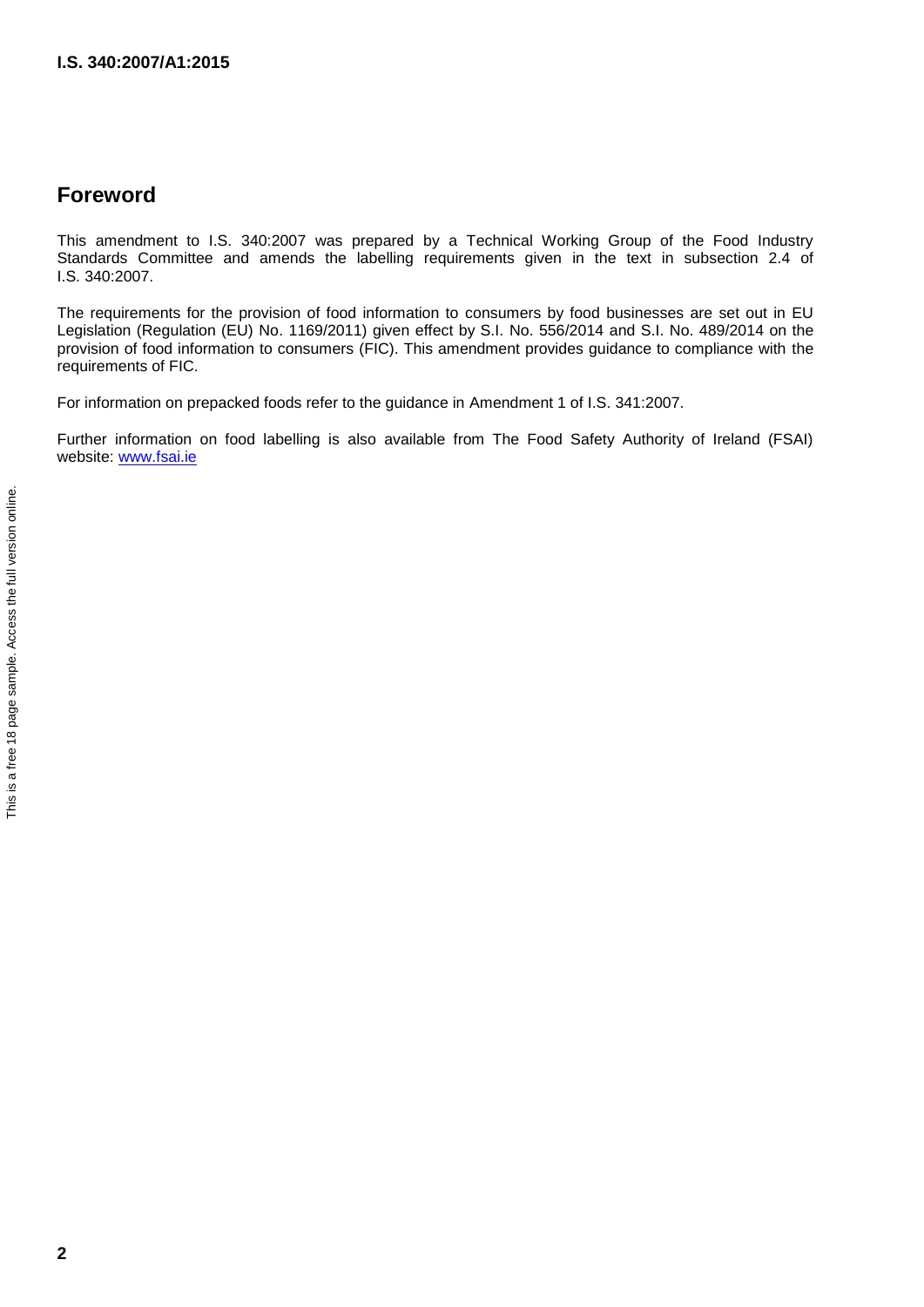# **SCHEDULE**

# **Page 7, Terms and Definitions**

*Add the following new term and definition after "Food Business Operator*"*:*

"**Food Information:** information concerning a food and made available to the final consumer by means of a label, other accompanying material, or any other means including modern technology tools or verbal communication"

*Add the following new term and definition after "Monitoring":*

"**Prepacked food:** food that is put into a package before delivery to the caterer and is offered for sale in the original package"

# **Page 10, 2.4.1**

*Replace the entire text in subclause 2.4.1 with the following:*

"A food catering operator is required to provide specific types of food information to consumers (FIC) depending on how the food is presented to the consumer, i.e. non- prepacked or prepacked.

In a catering establishment the food is mainly sold as non-prepacked, i.e. loose foods, however, catering businesses may also sell prepacked products.

Loose foods sold by a catering business include the following types of food:

- For consumption on the premises,
- Packaged and displayed by the caterer on the premises for direct sale to the consumer, e.g. ready meals, bakery items,
- Packaged by the caterer at the request of the consumer, e.g. sandwiches,
- Products ordered from the food catering business for collection, i.e. take out sales,
- Products ordered by phone or online from the food catering business for delivery service, i.e. distance selling."

# **Page 11, 2.4.2**

*Replace the title of subsection 2.4.2 with the following new title:*

#### **"2.4.2 Mandatory information to be provided by the catering business"**

*Replace the entire text in subsection 2.4.2 with the following:*

"In order to comply with FIC, a catering business operator supplying loose food shall provide information in writing on any products that contain any of the allergens listed in the Table 1 in this amendment. The allergens are listed in the Table 1 in the order in which they are listed in Annex II to Regulation (EU) No. 1169/2011.

Information on products made with ingredients that contain one or more of the allergens, listed in Table 1, for consumption on or off the premises shall be provided in writing before the sale is completed. This requirement also applies to all beverages (alcoholic and all other drinks) and any free samples. The information shall be preceded by the term "contains" followed by the specific allergen(s) and shall be:

 $-$  clearly legible,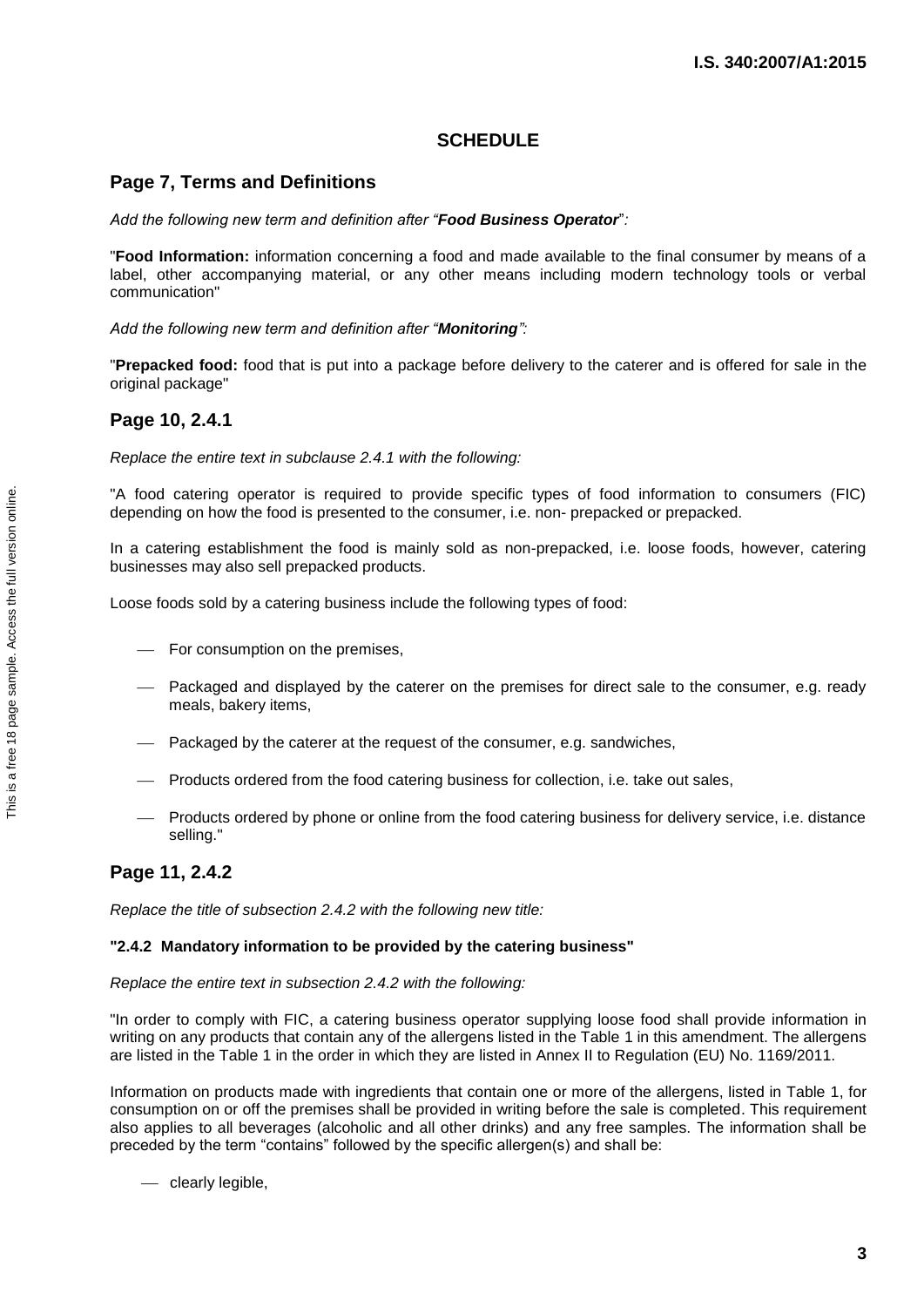- easily visible,
- $\mu$  linked to the specific food item that contains the ingredient(s) with the allergen(s),
- in English or English and Irish,
- clearly accessible and not hidden or obscured or interrupted by other written material or pictorial matter
- presented in a manner such that there is no possibility of confusion as to which food it relates.

Information for consumers on allergens used in the production of the food or beverage products shall be available in writing and may be provided as follows:

- on printed menu,
- daily black board menu.
- $-$  other methods selected by the caterer.

The caterer may in addition to written information use a:

- pictorial image of the allergen,
- numbering system,
- colour coding system
- other methods selected by the caterer."

# **Page 11, after 2.4.2**

*Insert the following new subsection and Table:*

#### "**2.4.3 Allergen information for products that contain nuts or cereals with gluten**

Where a food or beverage for sale contains an ingredient with a nut or a cereal containing gluten or both, the allergen information shall be provided to the customer by naming the specific nut or specific cereal containing gluten or both as described in 2.4.2.

#### **2.4.4 Voluntary labelling information**

Where the caterer provides food information in addition to the mandatory allergen information this shall be in compliance with FIC requirements.

#### **2.4.5 Information for takeout sales of food from a food catering premises**

Allergen information shall be provided for foods packaged on the premises where the products are made from ingredients that contain one or more of the allergens listed in the Table 1. The allergen information shall be readily available, e.g. on the menu or at a central location.

#### **2.4.6 Products ordered by phone or online for delivery**

Caterers who operate a distance selling service as part of their activities shall provide allergen information at point of sale and at point of delivery for products that contain any of the allergens listed in the Table 1. The allergen information shall be provided in writing in at least one point.

The written allergen information may be provided on a: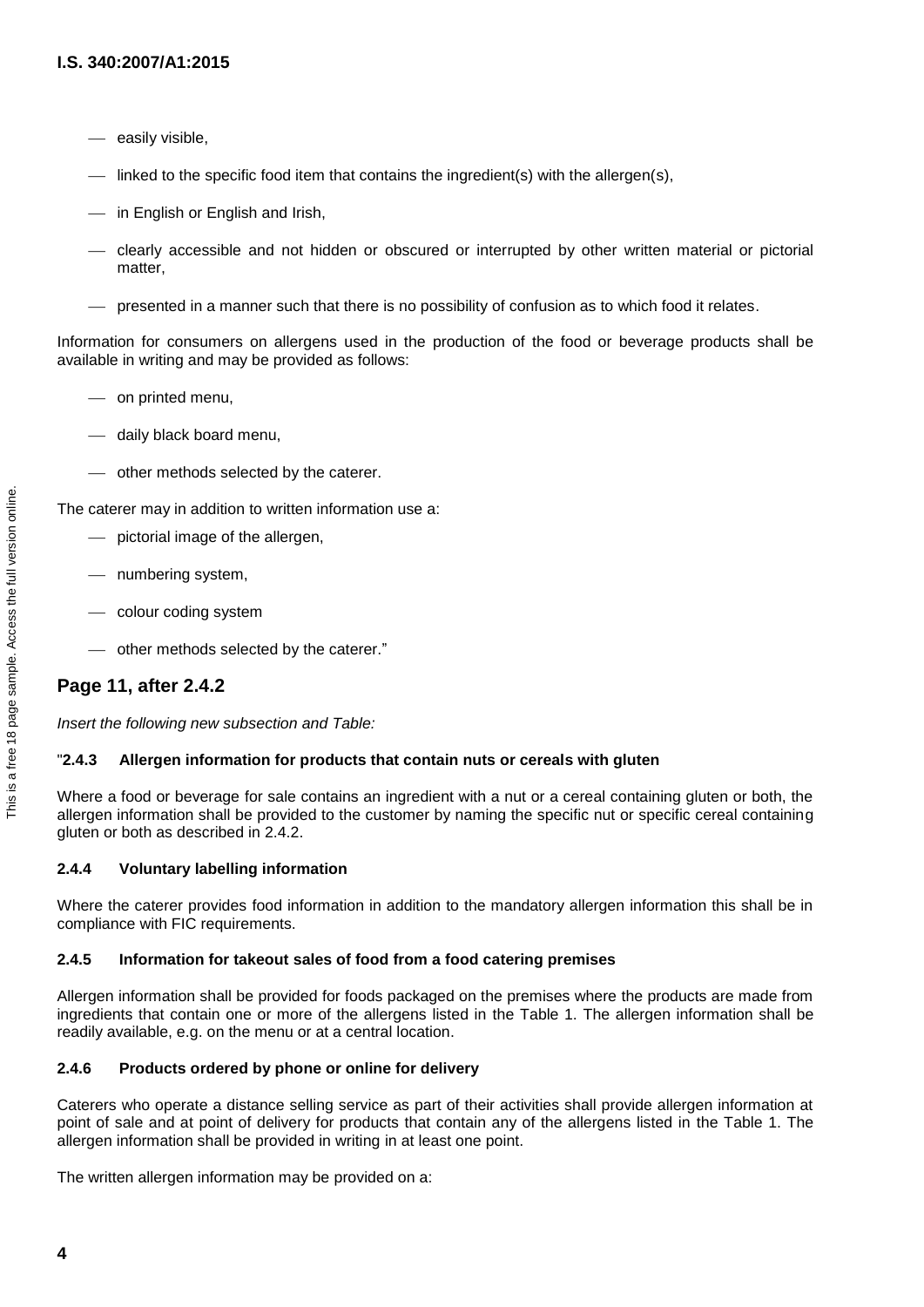- menu,
- list attached to the invoice/delivery docket,
- label,
- other methods selected by the caterer.

There shall be no additional charge for the provision of the allergen information.

#### **2.4.7 Food provenance or country of origin**

Where a food caterer is declaring country of origin or provenance for a food being sold on the premises, information to support the declaration shall be available.

NOTE A place of provenance is a specific geographical location, e.g. town, county or region.

#### **2.4.8 Country of origin of beef cooked on the premises**

The food business operator shall declare the country of origin of beef cooked on the premises, e.g. on menu/display notices.

#### **2.4.9 Prepacked foods**

The caterer is responsible for ensuring compliance with requirements of FIC for all prepacked foods sold from the premises.

For information on guidance to compliance with the requirements of FIC for prepacked foods refer to sub section 2.4.3 Amendment 1 of I.S. 341:2007.

#### **2.4.10 Wholesale catering business (business to business sales)**

Caterers that supply food to other food business operators are required to ensure that the food business operators receiving the goods are provided with sufficient information to enable them to meet their obligations under FIC.

For information on guidance to compliance for business to business sales refer to subsection 2.4.6 of Amendment 1 of I.S. 341:2007.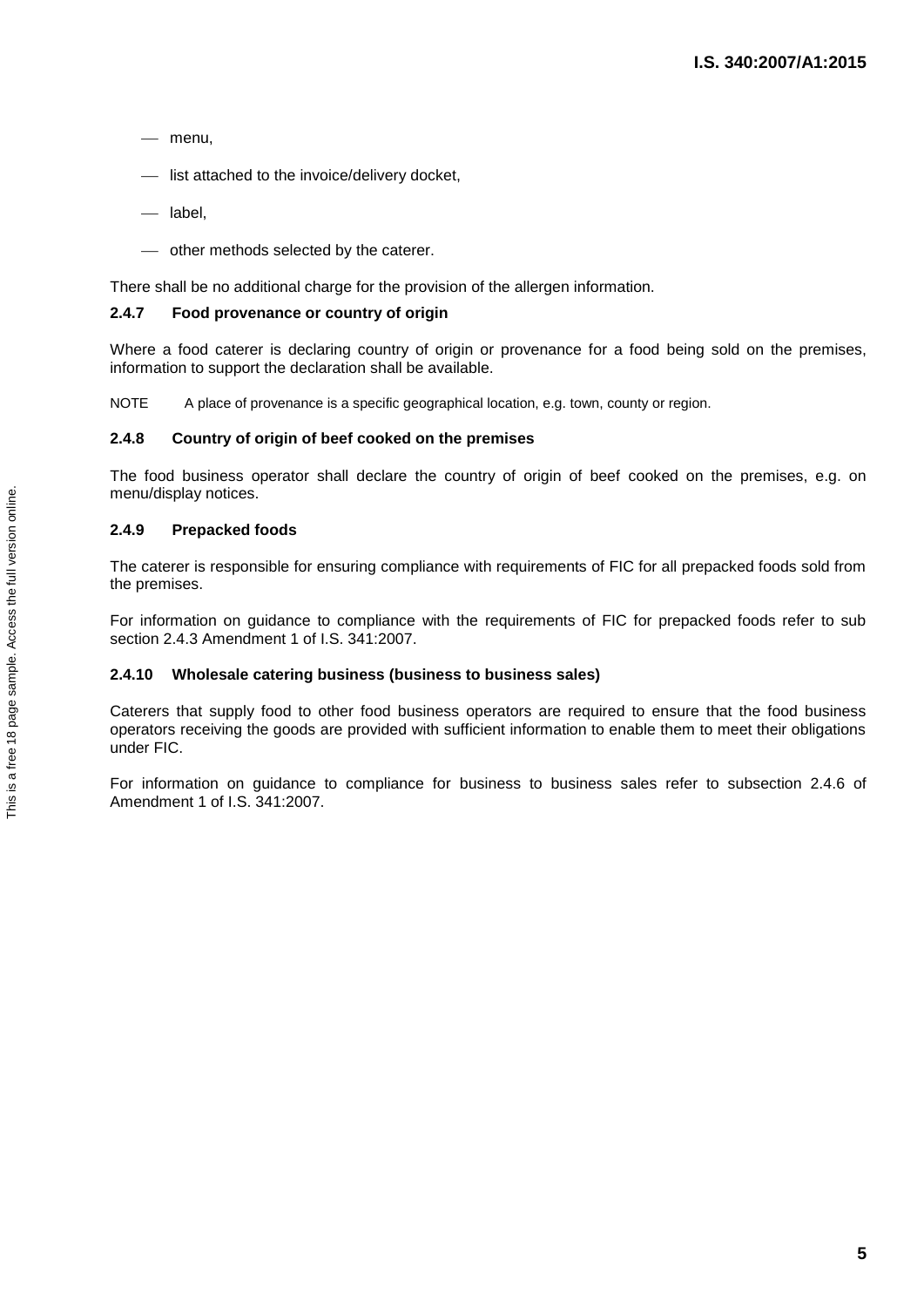| Table T — Substances or products causing allergies or intolerances |                                |                                                                                                                                                                         |  |  |
|--------------------------------------------------------------------|--------------------------------|-------------------------------------------------------------------------------------------------------------------------------------------------------------------------|--|--|
| Name of substance                                                  | Including                      | <b>Exceptions</b>                                                                                                                                                       |  |  |
| Cereals containing gluten,                                         |                                | wheat based glucose syrups including dextrose <sup>1</sup><br>$\bullet$                                                                                                 |  |  |
| namely: wheat (spelt and                                           | products of these              | wheat based maltodextrins <sup>1</sup><br>$\bullet$                                                                                                                     |  |  |
| Khorasan wheat), rye,                                              | cereals                        | glucose syrups based on barley<br>$\bullet$                                                                                                                             |  |  |
| barley, oats, spelt, kamut                                         |                                | cereals used for making alcoholic distillates including ethyl alcohol<br>$\bullet$                                                                                      |  |  |
| or their hybridised strains                                        |                                | of agricultural origin                                                                                                                                                  |  |  |
| Crustaceans                                                        | products thereof               |                                                                                                                                                                         |  |  |
| Eggs                                                               | products thereof               |                                                                                                                                                                         |  |  |
| Fish                                                               | products thereof               | fish gelatine used as a carrier for vitamin or carotenoid<br>$\bullet$<br>preparations<br>fish gelatine or Isinglass used as fining agent in beer and wine<br>$\bullet$ |  |  |
| Peanuts                                                            | products thereof               |                                                                                                                                                                         |  |  |
|                                                                    |                                | fully refined soybean oil and fat <sup>1</sup>                                                                                                                          |  |  |
|                                                                    |                                | $\bullet$                                                                                                                                                               |  |  |
|                                                                    |                                | natural mixed tocopherols (E306), natural D-alpha tocopherol,<br>$\bullet$                                                                                              |  |  |
|                                                                    |                                | natural D-alpha tocopherol acetate, natural D-alpha tocopherol                                                                                                          |  |  |
| Soybeans                                                           | products thereof               | succinate from soybean sources                                                                                                                                          |  |  |
|                                                                    |                                | vegetable oils derived phytosterols and phytosterol esters from<br>$\bullet$                                                                                            |  |  |
|                                                                    |                                | soybean sources                                                                                                                                                         |  |  |
|                                                                    |                                | plant stanol ester produced from vegetable oil sterols from<br>$\bullet$                                                                                                |  |  |
|                                                                    |                                | soybean sources                                                                                                                                                         |  |  |
| Milk                                                               | products thereof               | whey used for making alcoholic distillates including ethyl alcohol<br>$\bullet$                                                                                         |  |  |
|                                                                    | (including lactose)            | of agricultural origin                                                                                                                                                  |  |  |
|                                                                    |                                | lactitol<br>$\bullet$                                                                                                                                                   |  |  |
| Nuts, namely: almonds,                                             |                                |                                                                                                                                                                         |  |  |
| hazelnuts, walnuts,                                                |                                |                                                                                                                                                                         |  |  |
| cashews, pecan nuts,                                               | products thereof               | nuts used for making alcoholic distillates including ethyl alcohol of<br>٠                                                                                              |  |  |
| Brazil nuts, pistachio nuts,                                       |                                | agricultural origin                                                                                                                                                     |  |  |
| macadamia or                                                       |                                |                                                                                                                                                                         |  |  |
| Queensland nuts                                                    |                                |                                                                                                                                                                         |  |  |
| Celery                                                             | products thereof               |                                                                                                                                                                         |  |  |
| Mustard                                                            | products thereof               |                                                                                                                                                                         |  |  |
| Sesame seeds                                                       | products thereof               |                                                                                                                                                                         |  |  |
| Sulphur dioxide and                                                | at concentrations              |                                                                                                                                                                         |  |  |
| sulphites in products                                              | of more than                   |                                                                                                                                                                         |  |  |
| ready for consumption                                              | 10 mg/litre or                 |                                                                                                                                                                         |  |  |
|                                                                    | 10 mg/kilogram in              |                                                                                                                                                                         |  |  |
|                                                                    | terms of total SO <sub>2</sub> |                                                                                                                                                                         |  |  |
| Lupin                                                              | products thereof               |                                                                                                                                                                         |  |  |
| Molluscs                                                           | products thereof               |                                                                                                                                                                         |  |  |

European Food Safety Authority for the relevant product from which they originated. "

 $1$  And the products thereof, in so far as the process they have undergone is not likely to increase the level of allergenicity assessed by the

*Insert the following new Bibliography:*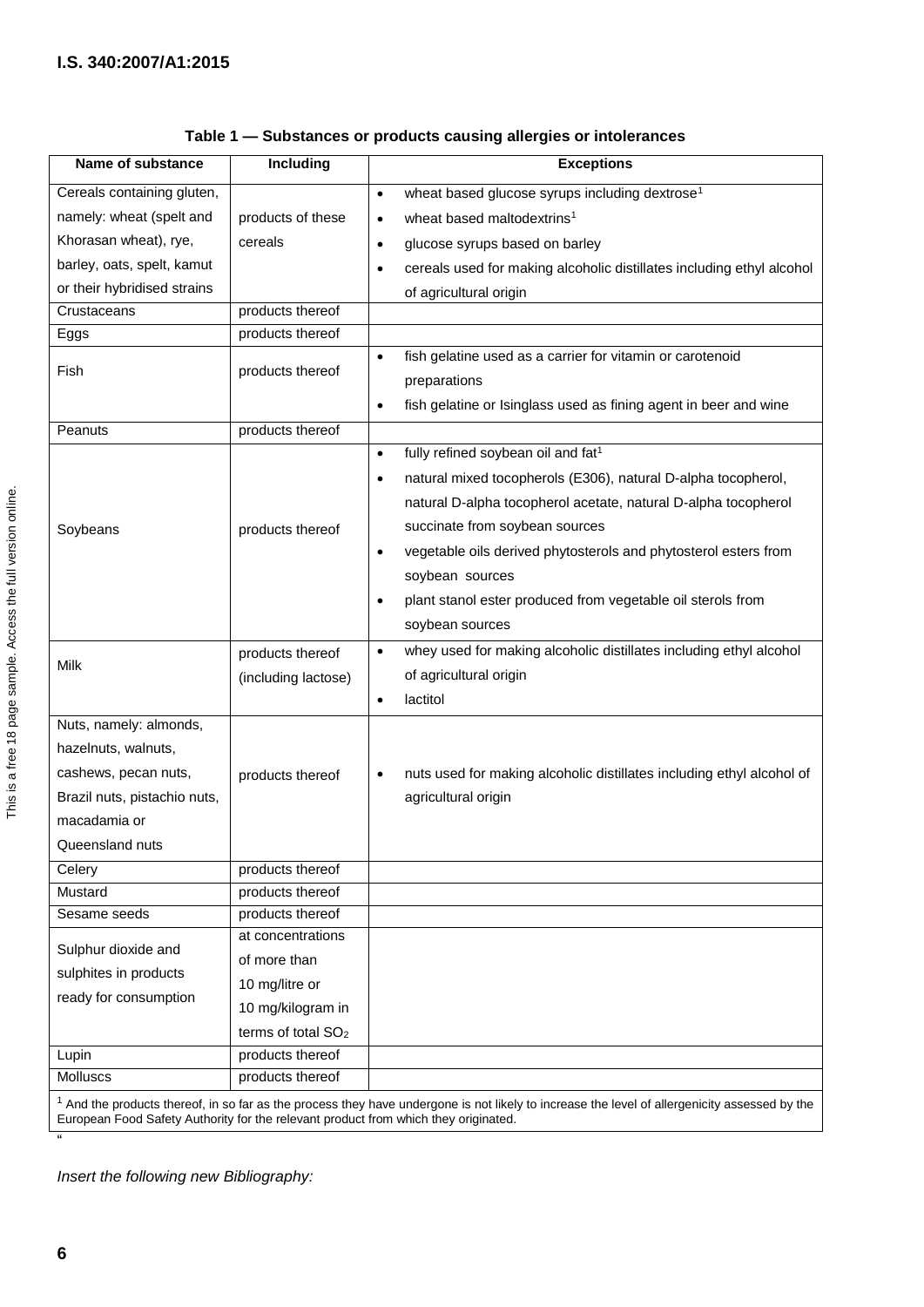# **"Bibliography**

- [1] Regulation (EU) No. 1169/2011 OF THE EUROPEAN PARLIAMENT AND OF THE COUNCIL of 25 October 2011 on the provision of food information to consumers, amending Regulations (EC) No 1924/2006 and (EC) No 1925/2006 of the European Parliament and of the Council, and repealing Commission Directive 87/250/EEC, Council Directive 90/496/EEC, Commission Directive 1999/10/EC, Directive 2000/13/EC of the European Parliament and of the Council, Commission Directives 2002/67/EC and 2008/5/EC and Commission Regulation (EC) No 608/2004
- [2] S.I. No. 489/2014 Health (Provision of Food Allergen Information to Consumers in respect of Non-Prepacked Food) Regulations
- [3] S.I. No. 556/2014 European Union (Provision of Food Information to Consumers) Regulations 2014."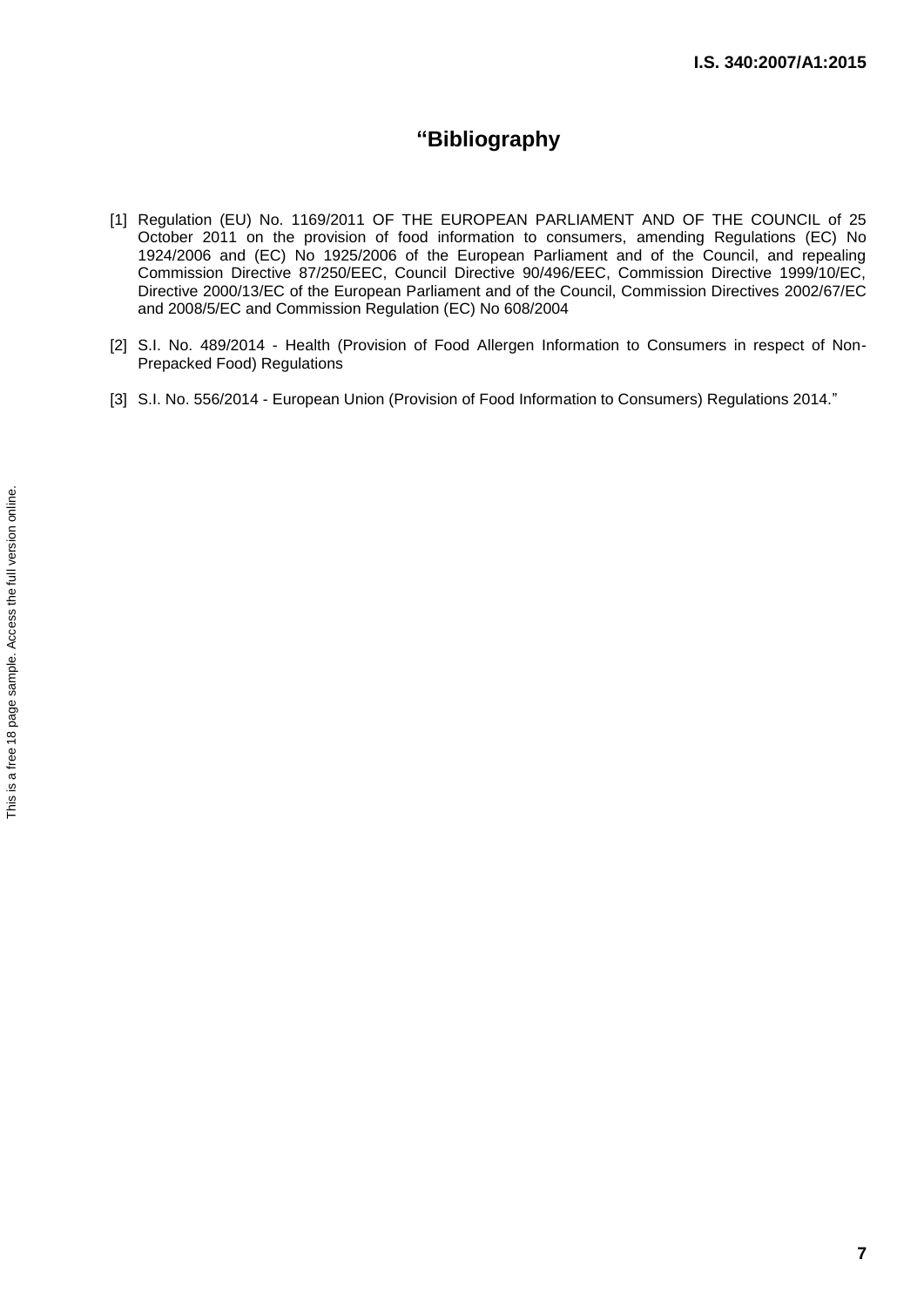GIVEN under the seal of the National Standards Authority of Ireland

This 25<sup>th</sup> day of November 2015

Maurice Buckley

Chief Executive

Patrick Bracken

Secretary to the Board of the NSAI

The Minister for Jobs, Enterprise and Innovation hereby gives his consent under Section 16 of the National Standards Authority of Ireland Act, 1996 to the above declaration.

Eugene Forde

7 - 12 - 2015

An Officer of the Department of Jobs, Enterprise and Innovation duly authorised under Section 15 (4) of the Ministers and Secretaries Act, 1924, to authenticate instruments (under the National Standards Authority of Ireland Act, 1996) made by the Minister for Jobs, Enterprise and Innovation.



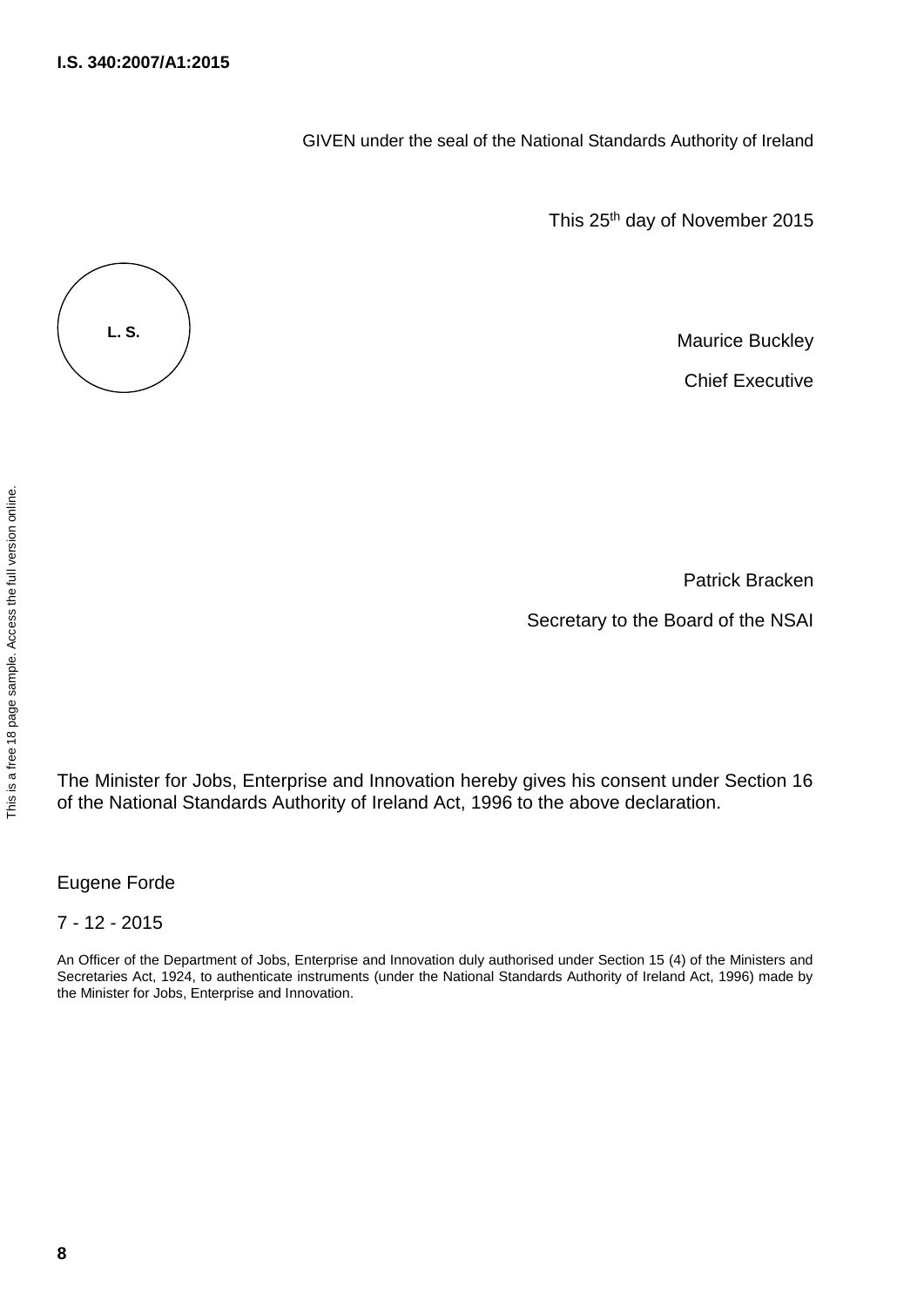# **Corrigendum No. 1:2008**

(Issued on 17-1-2008)

# **I.S. 340:2007, Hygiene in the Catering Sector**

Please apply the following corrigendum to page 12, Section 3, subclause 3.1, point 3.

# **Chilled Foods**

| <b>Temperature of food /Time</b>            | <b>Corrective Action</b> |
|---------------------------------------------|--------------------------|
| Temperature $>5$ °C for <2 hrs              | use immediately          |
|                                             | or restore temperature.  |
| Temperature $>5$ °C for $>2$ hrs and <4 hrs | use immediately          |
|                                             | or discard.              |
| Temperature $>5$ °C for $>4$ hrs            | discard                  |

#### **Frozen Foods**

| <b>Temperature of food</b>            | <b>Corrective Action</b> |
|---------------------------------------|--------------------------|
| Temperature $\geq -12$ <sup>o</sup> C | use immediately          |
|                                       | or risk assess,          |
|                                       | or discard.              |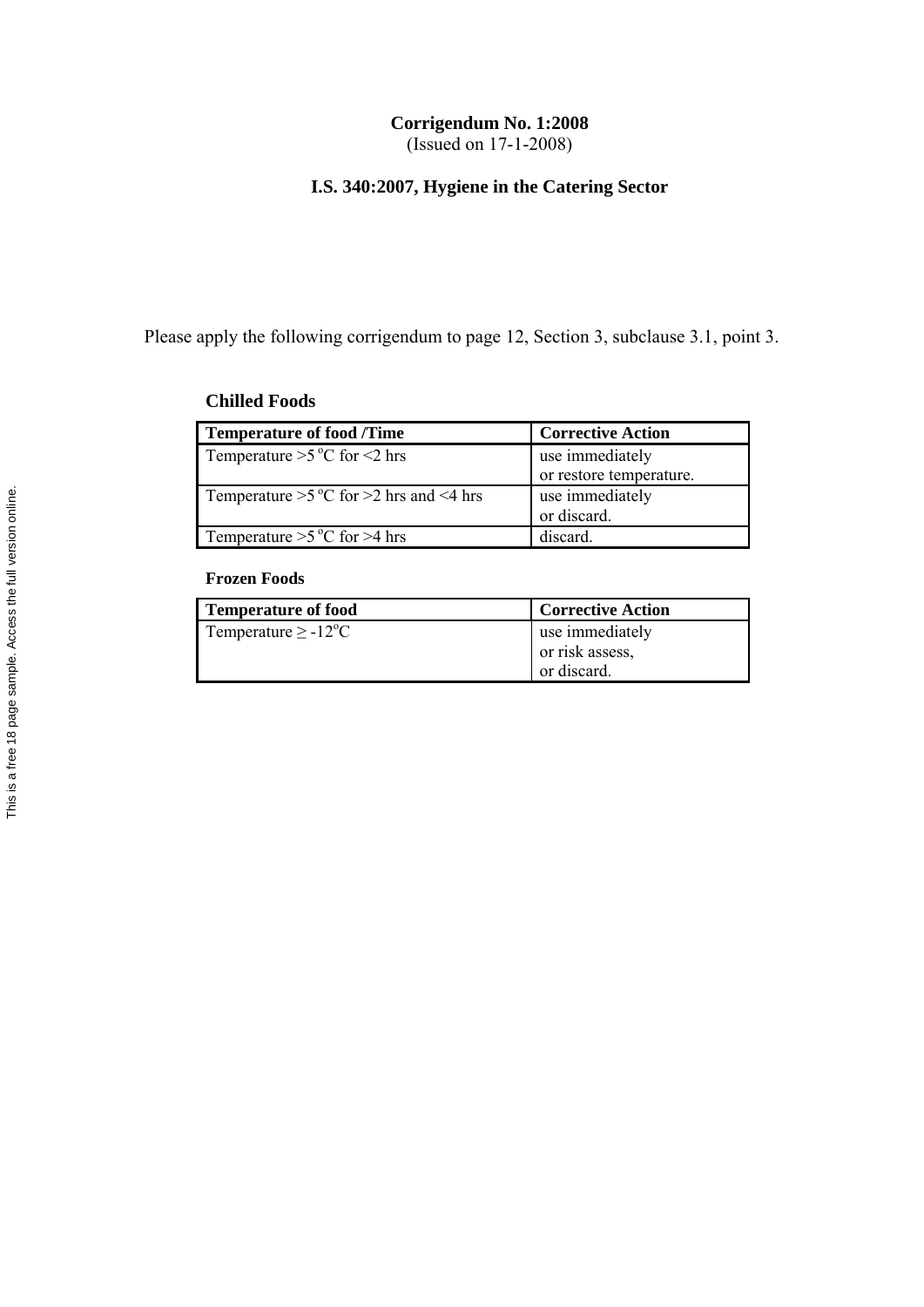This page is intentionally left BLANK.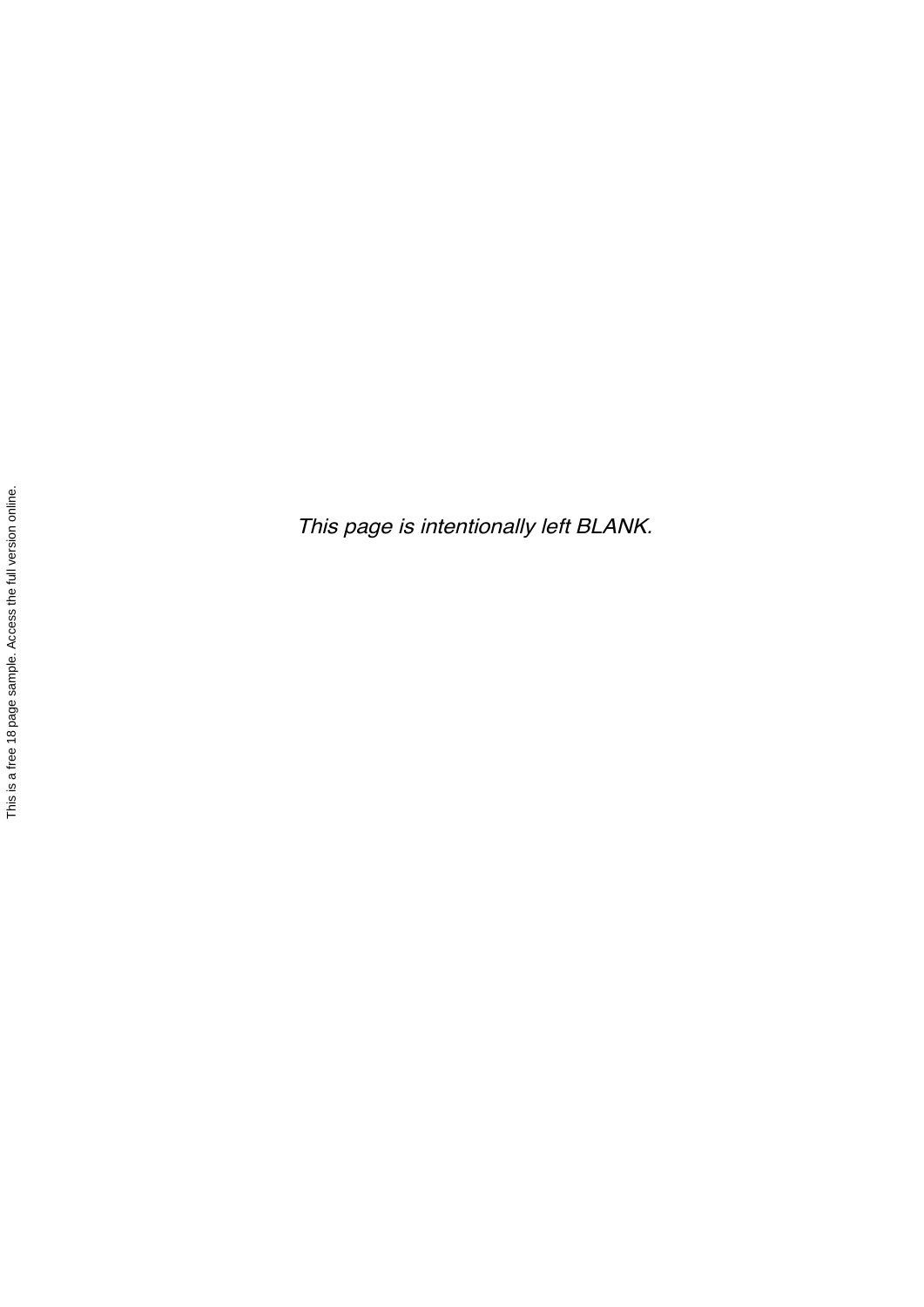# **DECLARATION**

OF

# **SPECIFICATION**

# **ENTITLED**

# HYGIENE IN THE CATERING SECTOR

AS

### THE IRISH STANDARD SPECIFICATION FOR

#### HYGIENE IN THE CATERING SECTOR

 $\overline{\phantom{a}}$  , where  $\overline{\phantom{a}}$  , where  $\overline{\phantom{a}}$  , where  $\overline{\phantom{a}}$ 

NSAI in exercise of the power conferred by section 16 (5) of the National Standards Authority of Ireland Act, 1996 (No. 28 of 1996) and with the consent of the Minister for Enterprise, Trade and Employment, hereby declare as follows:

- 1. This instrument may be cited as the Standard Specification (Hygiene in the catering sector) Declaration, 2007.
- 2. (1) The Specification set forth in the Schedule to this declaration is hereby declared to be the standard specification for Hygiene in the catering sector.

 (2) The said standard specification may be cited as Irish Standard 340:2007 or as I.S. 340:2007.

3. (1) The Standard Specification (Hygiene in the catering sector) Declaration 1994, is hereby revoked.

(2) Reference in any other standard specification to the Instrument hereby revoked and to Irish Standard 340:1994 thereby prescribed, shall be construed, respectively, as references to this instrument and to Irish Standard 340:2007.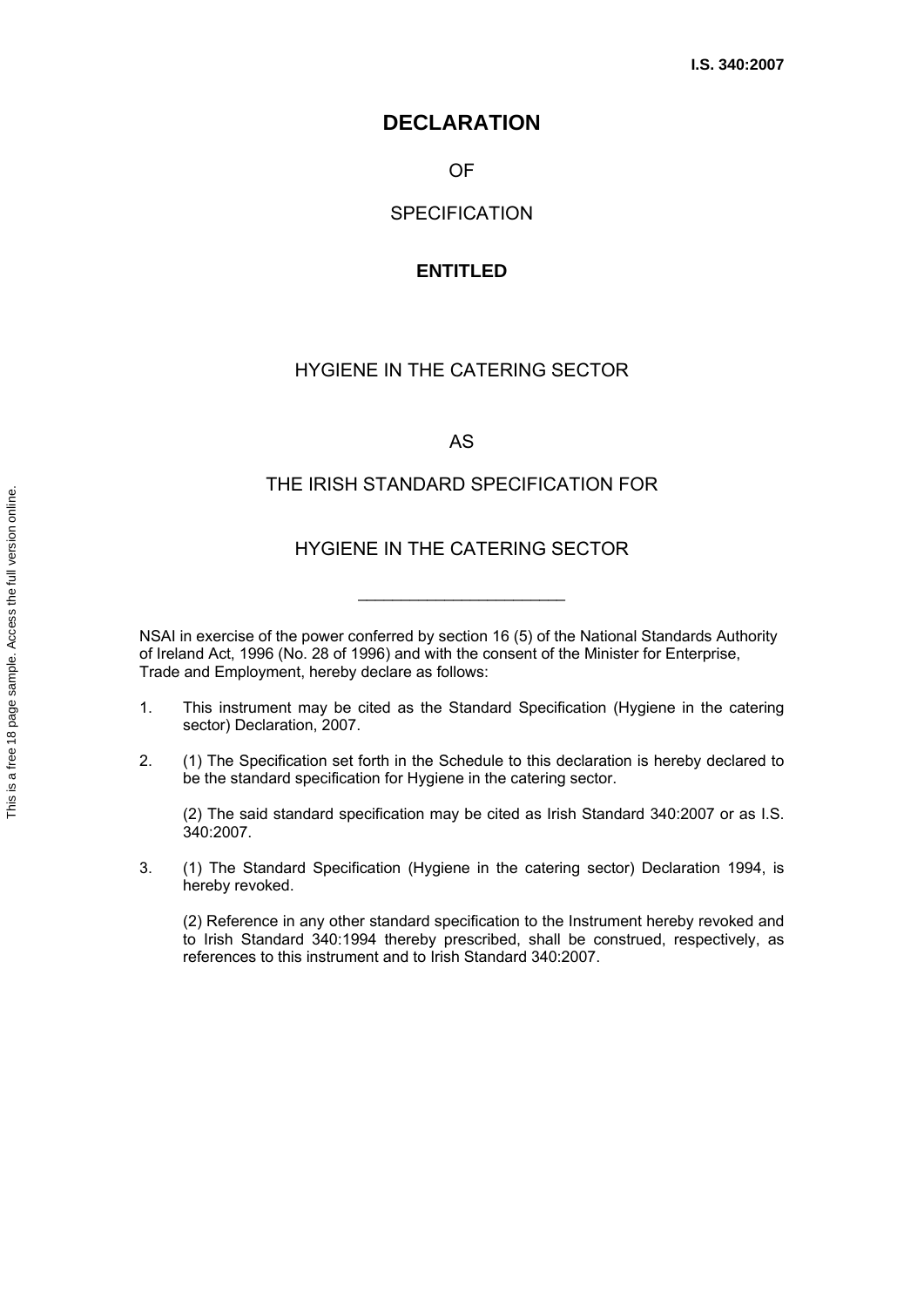| <b>Contents</b>    |                                                                  | Page           |
|--------------------|------------------------------------------------------------------|----------------|
| <b>Foreword</b>    |                                                                  | 5              |
| <b>Clauses</b>     |                                                                  |                |
|                    | <b>Scope and Field of Application</b>                            | 6              |
|                    | <b>Terms and Definitions</b>                                     | $\overline{7}$ |
|                    | Section 1 – Registration of a Food Business                      | 9              |
| 1.1 General        |                                                                  | 9              |
|                    | Section 2 – Food Traceability, Recall and Labelling              | 9              |
| 2.1                | General                                                          | 9              |
| 2.2                | <b>Food Traceability</b>                                         | 9              |
| 2.3                | <b>Product Recall</b>                                            | 10             |
| 2.4                | <b>Labelling Requirements</b>                                    | 10             |
|                    | Section 3 – Maintenance of the Cold Chain                        | 12             |
| 3.1                | General                                                          | 12             |
| 3.2                | <b>Food Deliveries</b>                                           | 12             |
| 3.3                | <b>Cold Food Storage Facilities</b>                              | 13             |
| 3.4                | <b>Temperature Measuring Equipment</b>                           | 13             |
| 3.4.1              | General                                                          | 13             |
| 3.4.2              | <b>Temperature Probes</b>                                        | 14             |
| 3.4.3              | <b>Internal Calibration/Accuracy Check of temperature Probes</b> | 14             |
| 3.4.4              | <b>External Calibration</b>                                      | 14             |
| 3.4.5              | <b>Measuring the Temperature of Food</b>                         | 15             |
|                    | Section 4 - Food Hygiene Requirements for Food Catering          |                |
|                    | <b>Operations</b>                                                | 16             |
| 4.1                | <b>General</b>                                                   | 16             |
| 4.A                | <b>Training</b>                                                  | 16             |
| 4.B                | <b>Personal Requirements</b>                                     | 16             |
| 4.B.1              | <b>Personal Hygiene</b>                                          | 16             |
| 4.B.2              | <b>Protective Clothing</b>                                       | 17             |
| 4.B.3              | <b>Fitness to Handle Food</b>                                    | 18             |
| 4.B.3.1<br>4.B.3.2 | General<br>Exclusion of Staff from Food Handling                 | 18<br>18       |
|                    |                                                                  |                |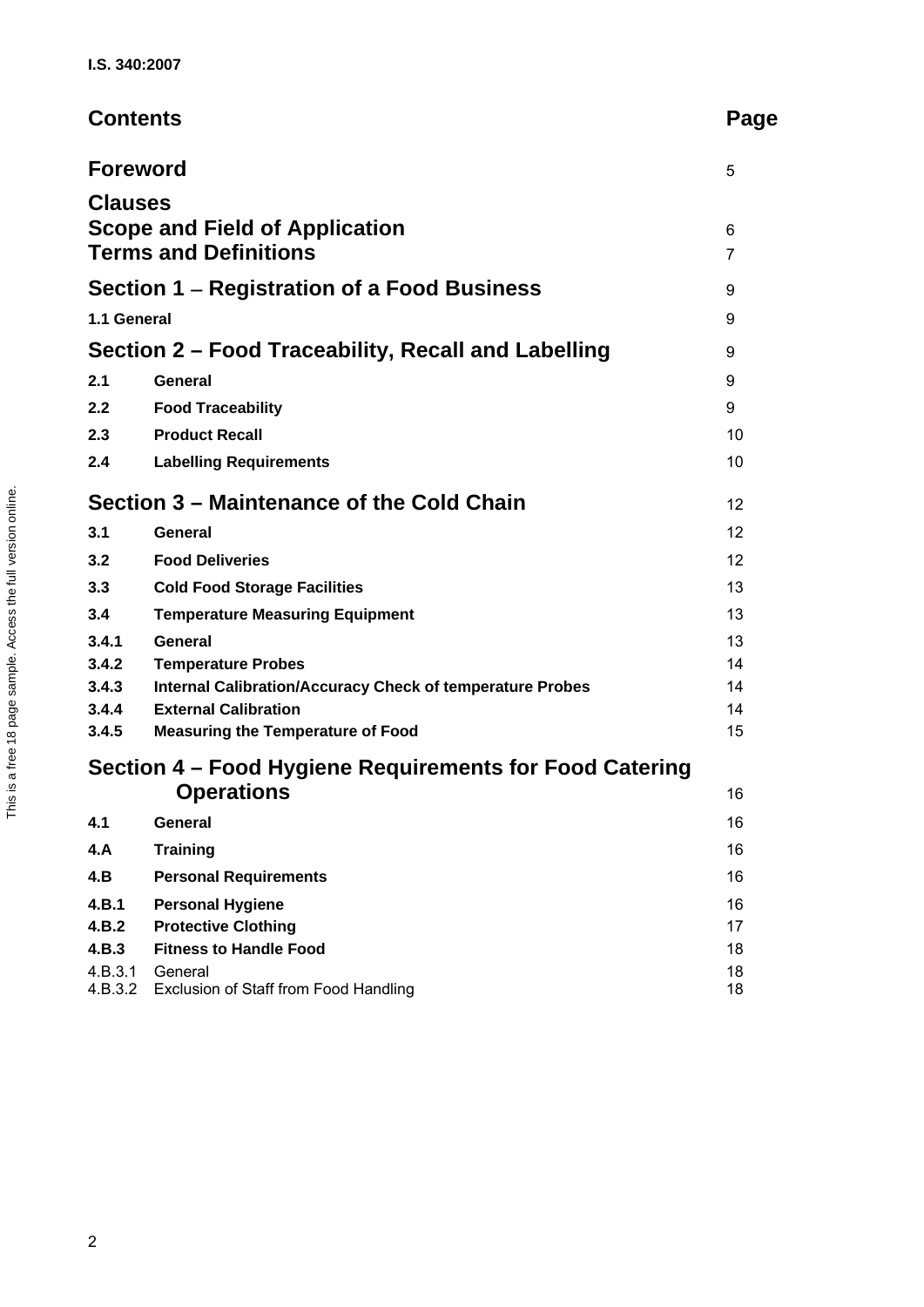| 4.C                  | <b>Supplier Control</b>                       | 19       |
|----------------------|-----------------------------------------------|----------|
| 4.C.1                | General                                       | 19       |
| 4.C.2                | <b>Control of Suppliers</b>                   | 19       |
| 4.C.3                | <b>Control of Food Deliveries</b>             | 19       |
| 4.C.4                | <b>Food Returns</b>                           | 20       |
| 4.D                  | <b>Premises and Structures</b>                | 20       |
| 4.D.1                | <b>General Requirements</b>                   | 20       |
| 4.D.2                | <b>Surfaces</b>                               | 21       |
| 4.D.3                | <b>Grounds</b>                                | 21       |
| 4.D.4                | <b>Structures</b>                             | 21       |
| 4.D.4.1              | Floors                                        | 21       |
| 4.D.4.2              | Walls                                         | 21       |
| 4.D.4.3              | Ceilings                                      | 22       |
| 4.D.4.4<br>4.D.4.5   | Windows<br>Doors                              | 22<br>22 |
| 4.D.5                | <b>Equipment</b>                              | 22       |
| 4.D.6                | <b>Staff Facilities</b>                       | 23       |
| 4.D.7                | <b>Sanitary Accommodation</b>                 | 23       |
| 4.E                  | <b>Building Services and Utilities</b>        | 24       |
| 4.E.1                | General                                       | 24       |
| 4.E.2                | <b>Water Supply</b>                           | 24       |
| 4.E.2.1              | <b>Public Water Supply</b>                    | 24       |
| 4.E.2.2              | Private Water Supply                          | 24       |
| 4.E.3                | <b>Water Sampling and Testing</b>             | 24       |
| 4.E.3.1              | <b>Water Testing</b>                          | 24       |
| 4.E.3.2              | <b>Water Sampling</b>                         | 25       |
| 4.E.3.3              | Sample Taking                                 | 25       |
| 4.E.4                | Ice/Ice making facilities                     | 25       |
| 4.E.5                | <b>Water Storage Tanks</b>                    | 26       |
| 4.E.6                | Non potable water                             | 26       |
| 4.E.7                | <b>Washing Facilities</b>                     | 26       |
| 4.E.7.1<br>4.E.7.2   | Food Washing                                  | 26       |
| 4.E.7.3              | <b>Equipment Washing</b><br>Hand Washing      | 26<br>26 |
| 4.E.8                | <b>Drainage</b>                               | 27       |
| 4.E.9                | <b>Waste Management</b>                       | 27       |
| 4.E.9.1              | General                                       | 27       |
| 4.E.9.2              | <b>Operational Waste/Waste Holding</b>        | 27       |
| 4.E.9.3              | Internal Waste Storage                        | 28       |
| 4.E.9.4              | <b>External Waste Storage</b>                 | 28       |
| 4.E.10               | Lighting                                      | 28       |
| 4.E.11               | <b>Ventilation</b>                            | 28       |
| 4.E.11.1             | General                                       | 28       |
| 4.E.11.2<br>4.E.11.3 | <b>Cooking Areas</b>                          | 29       |
|                      | Sanitary Accommodation<br><b>Pest Control</b> | 29       |
| 4.F                  |                                               | 30       |
| 4.F.1                | <b>General</b>                                | 30       |
| 4.F.2                | <b>Electric Fly Killers</b>                   | 30       |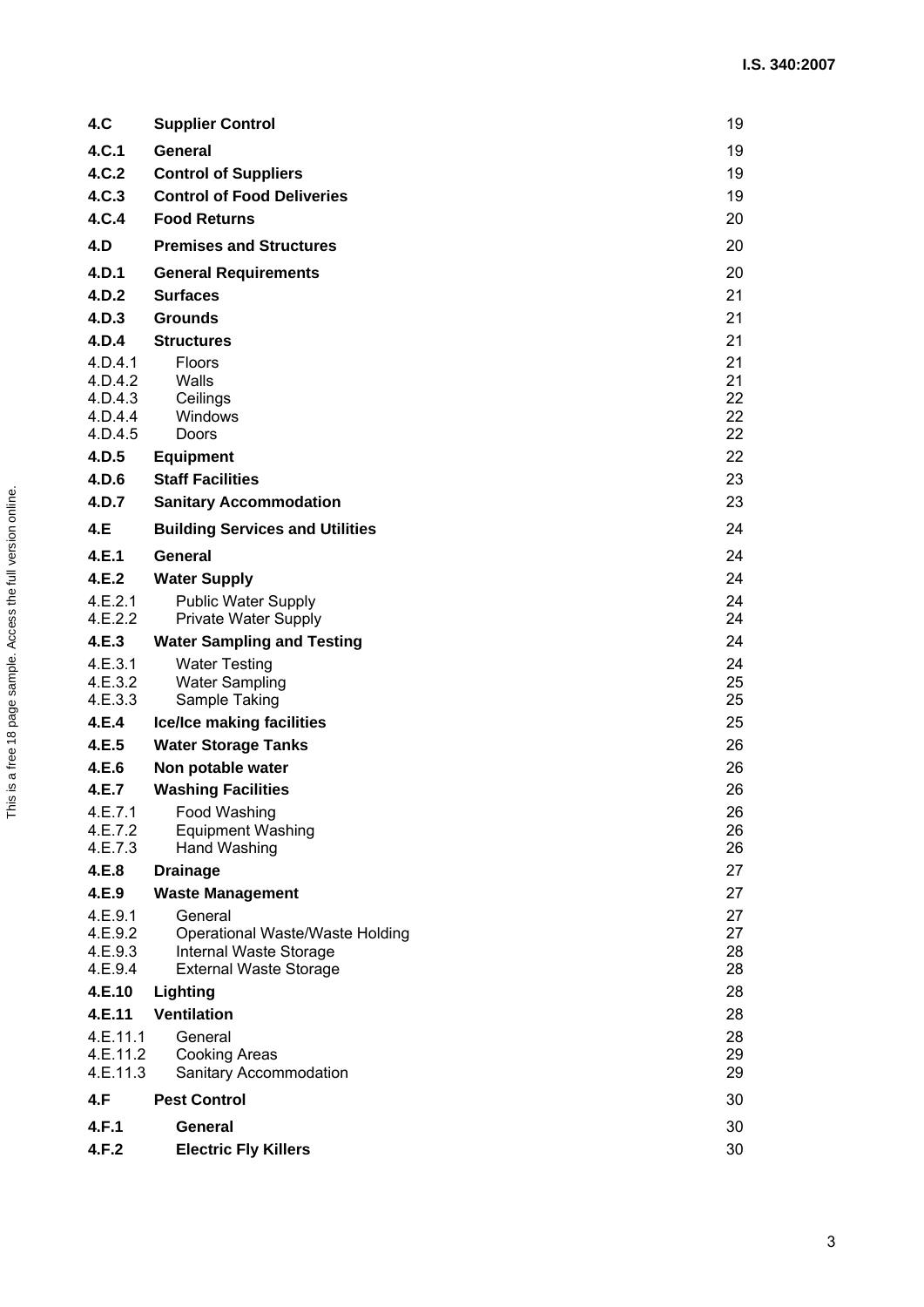# **I.S. 340:2007**

| 4.G    | <b>Cleaning and Sanitation</b>        | 31 |
|--------|---------------------------------------|----|
| 4.G.1  | General                               | 31 |
| 4.G.2  | Storage and use of cleaning materials | 31 |
| 4.G.3  | <b>Cleaning Schedule</b>              | 31 |
| 4.H    | <b>Food Handling and Processing</b>   | 32 |
| 4.H.1  | General                               | 32 |
| 4.H.2  | <b>Food Packaging</b>                 | 32 |
| 4.H.3  | <b>Food Transport</b>                 | 32 |
| 4.H.4  | <b>Food Storage</b>                   | 33 |
| 4.H.5  | Thawing                               | 34 |
| 4.H.6  | <b>Food Preparation</b>               | 35 |
| 4.H.7  | <b>Food Cooking</b>                   | 35 |
| 4.H.8  | <b>Food Cooling</b>                   | 36 |
| 4.H.9  | <b>Reheated Food</b>                  | 36 |
| 4.H.10 | <b>Food Holding and Service</b>       | 37 |

# **Section 5 – Application of HACCP Principles for Food Catering Sector** 38

| 5.1                                                                         | General                                                 | 38 |
|-----------------------------------------------------------------------------|---------------------------------------------------------|----|
| 5.2                                                                         | Compliance with HACCP Principles by using this standard | 38 |
| 5.2.1                                                                       | General                                                 | 38 |
| 5.2.2                                                                       | Verification                                            | 38 |
| 5.2.3                                                                       | <b>Documentation and records</b>                        | 39 |
| 5.3                                                                         | <b>Application of HACCP Principles</b>                  | 39 |
| 5.3.1                                                                       | General                                                 | 39 |
| 5.3.2                                                                       | <b>Documentation and Records</b>                        | 43 |
| 5.3.3                                                                       | <b>Centrally developed HACCP systems</b>                | 43 |
| Annex I – Sample Documents and Records for<br><b>Food Catering Business</b> |                                                         | 47 |
|                                                                             | <b>Acknowledgements</b>                                 | 59 |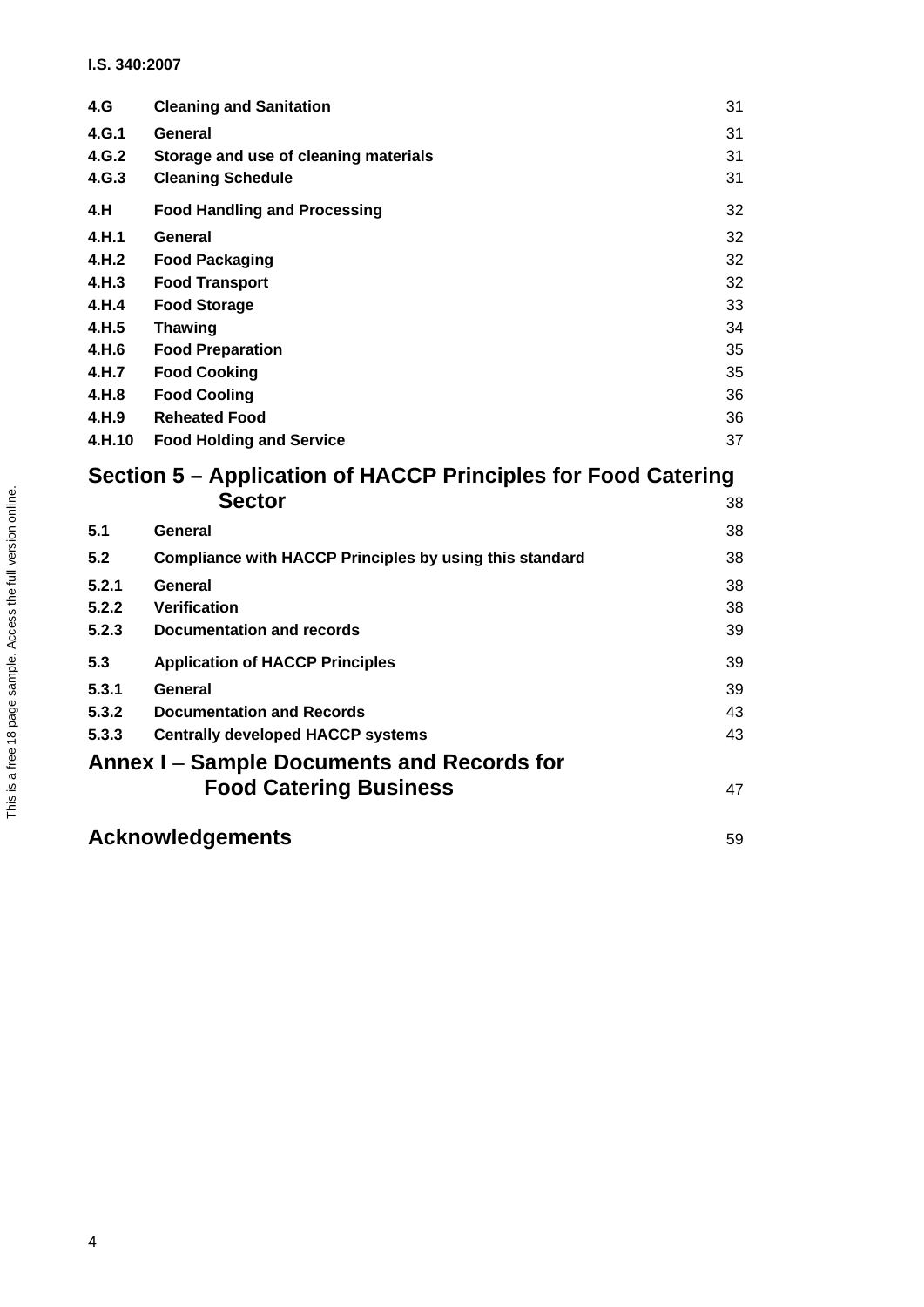# **Foreword**

This national standard has been drafted by a specialist working group of the Food Industry Consultative Committee of the National Standards Authority of Ireland. This standard is a voluntary standard and food businesses may use it as a guide to Regulation (EC) No. 852/2004 of the European Parliament and of the Council on the hygiene of foodstuffs. S.I. 369 of 2006 European Communities (Hygiene of Foodstuffs) Regulations 2006 gives effect in Irish law to Regulation (EC) No. 852/2004.

A food business operator is required under S.I. 369 of 2006 to notify the official agency of each food establishment under his/her control. In Section 1 of this standard guidance is given on how food business operators shall comply with this requirement.

All food business operators, including those in the food catering sector, are obliged to ensure that the food they produce is safe and that their food operations are in compliance with Regulation (EC) No. 852/2004. Regulation (EC) No. 852/2004 is written in very general terms and where possible specific advice is given, however, advice for all possible conditions is not included.

Recital (20) of Regulation (EC) No. 852/2004 refers to Regulation (EC) No. 178/2002 and the requirement for traceability as an element for ensuring safe food. Guidance to compliance with this requirement is given in Section 2 of this standard.

Article 4 of Regulation (EC) No.852/2004 states specific requirements for the maintenance of the cold chain and temperature control of foodstuffs. Guidance to compliance with these requirements is given in Section 3 of this standard.

A food business operator is required to manage the cold chain in order to maintain food at the correct temperatures and this may be achieved by complying with the guidance in Section 3 of this standard, or by defining the cold chain as a Critical Control Point.

Article 4 of Regulation (EC) No. 852/2004 refers to microbiological criteria for foodstuffs which are contained in Regulation (EC) No. 2073/2005. Guidance on the requirements for the microbiological criteria for foodstuffs and how they apply to businesses in the food catering sector is available from the Food Safety Authority of Ireland (FSAI).

Article 4 of Regulation (EC) No. 852/2004 requires food businesses to comply with hygiene requirements and guidance is given in Section 4 of this standard.

Article 5 of Regulation (EC) No. 852/2004 requires food business operators to put in place, implement and maintain a permanent procedure or procedures based on the principles of Hazard Analysis and Critical Control Point (HACCP). Guidance on the application of HACCP principles to a food catering business is given in Section 5 of this standard. The EU Commission has stated that some food businesses will be able to adopt a flexible approach to the application of HACCP principles and guidance for these businesses is given in Section 5 also.

The implementation of a food safety system based on the principles of HACCP requires the full commitment of the management and staff of the food business.

The foundation of an effective HACCP system is the correct implementation of food hygiene requirements by the food business operator. A food safety management system consists of two elements i.e. the implementation of the food hygiene requirements and the HACCP system.

In this Standard the word "shall" indicates guidance to compliance with the requirements of Regulation (EC) No 852/2004 and in order to comply with food hygiene requirements the food business operator shall implement the guidance as appropriate for the food business. Where the food business operator uses an alternative to the guidance in this standard he/she shall be able to demonstrate to the competent authority that the same level of food safety is provided.

In this standard the word "should" is used where compliance with the guidance is "best practice" and does not relate to a specific requirement of Regulation (EC) No. 852/2004. The food business operator is not required by law to comply with best practice. However, it is recommended that the food business operator give consideration to the guidance to assist with ensuring food safety.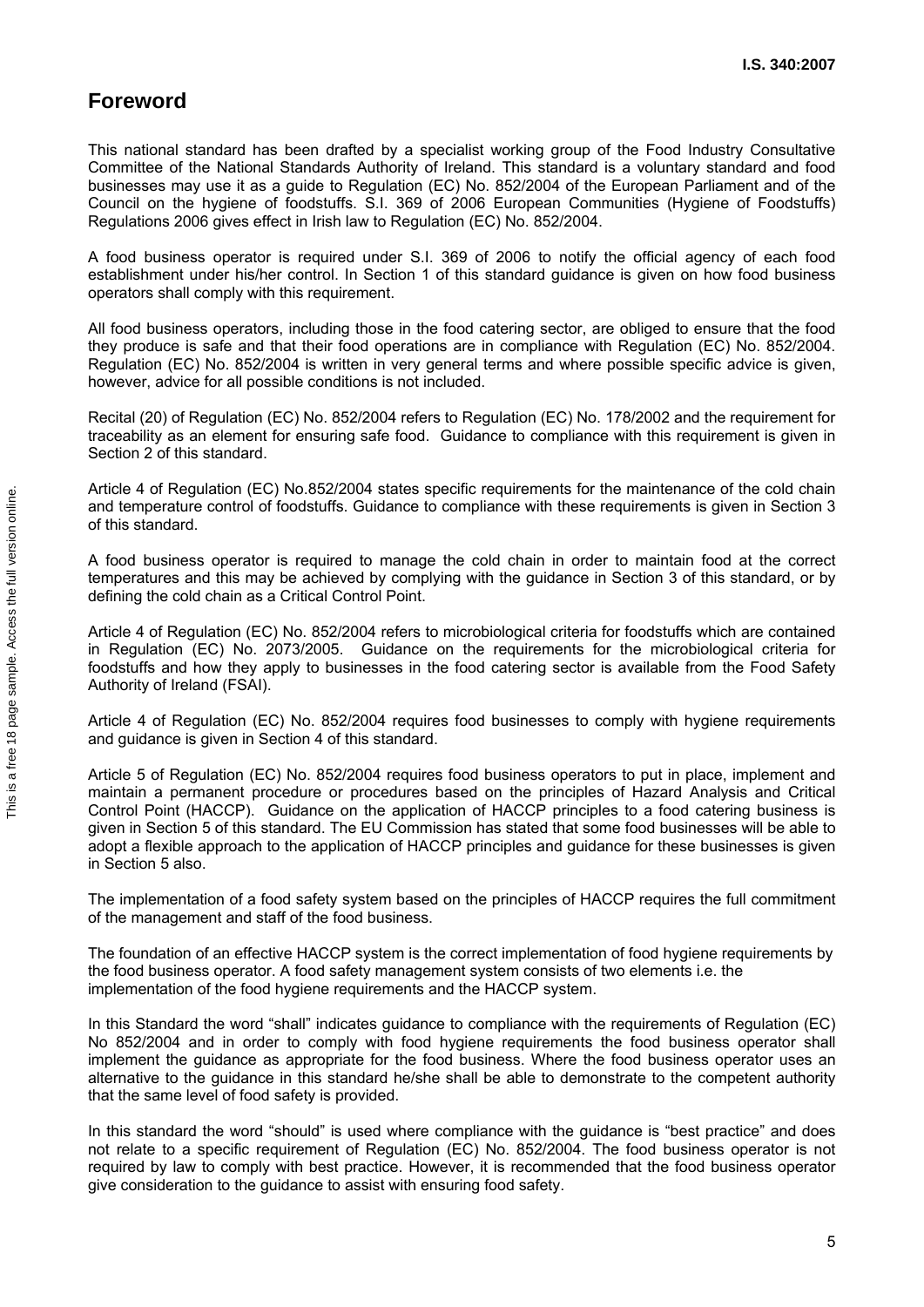# **SCHEDULE**

# **HYGIENE IN THE CATERING SECTOR**

# **Scope and Field of Application**

This Irish Standard specifies guidance to compliance with the requirements of Regulation (EC) No. 852/2004 on hygiene of foodstuffs.

This Irish Standard applies to food businesses where food is prepared and served to consumers and for example includes restaurants, hotels, fast food outlets, cafes, catering facilities and licensed premises.